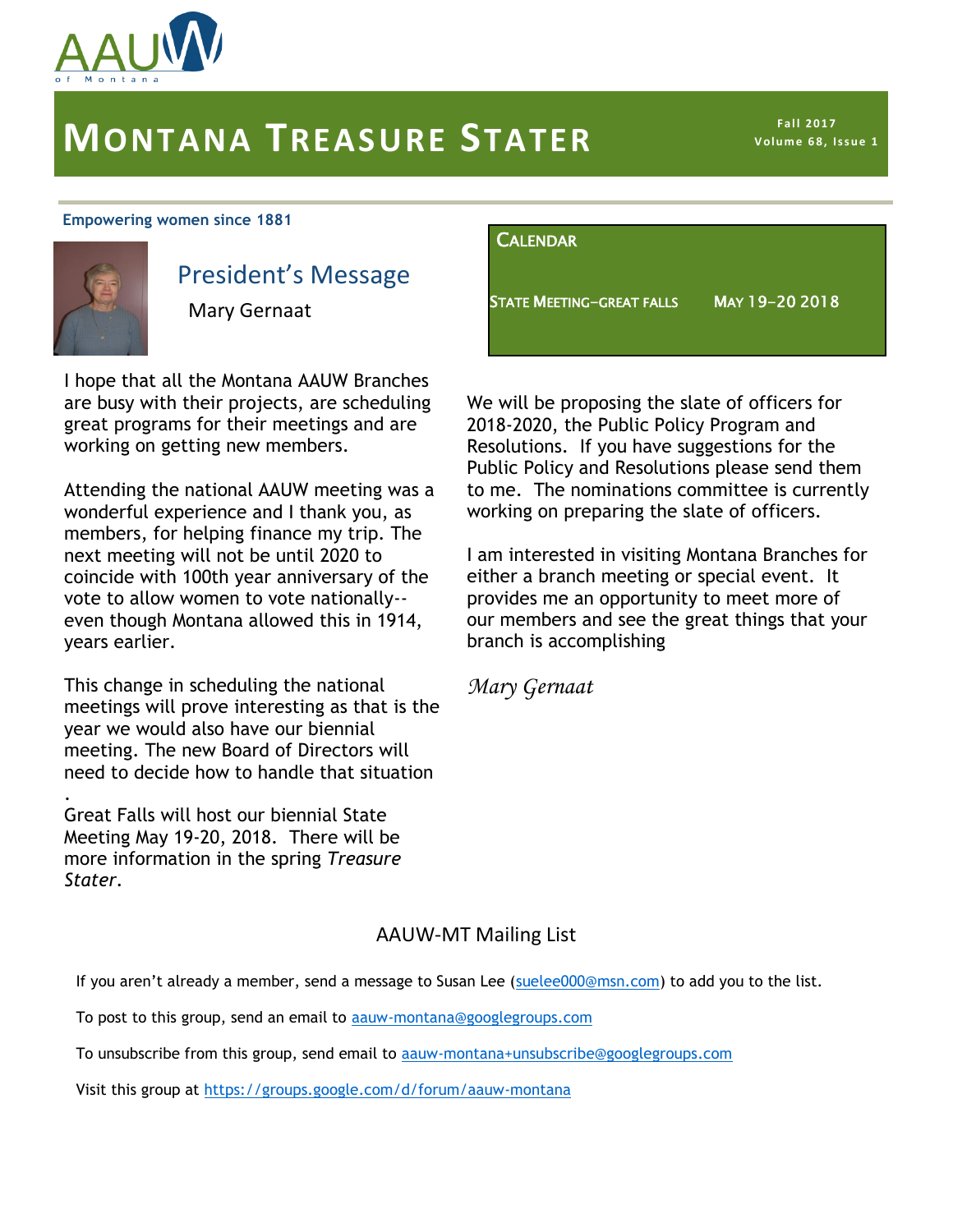**President**

 Mary Gernaat, 452-8769 [gernaatwcm@aol.com](mailto:gernaatwcm@aol.com)

 **Program** Jesse Ballew-Kuntz jessebkuntz@gmail.com

 **Membership** Jane Hashley, 452-0329 janehashley@gmail.com

**Communications** Bess Lovec, 259-8117 [besspl@bresnan.net](mailto:besspl@bresnan.net)

 **Finance** Debbie Blackburn, 570-5273 [deb4cats@aol.com](mailto:deb4cats@aol.com)

 **Public Policy** Michele Levine, 360-4762 michelereinhart@gmail.com

 **AAUW Funds** Desiree Pihl, 333-4265 [dcpihl@hotmail.com](mailto:dcpihl@hotmail.com)

 **Bylaws/Parliamentarian** Corky Bush, 599-4670 [Corkyb43@yahoo.com](mailto:Corkyb43@yahoo.com)

 **Newsletter** Susan Lee, 453-8860 [Suelee000@msn.com](mailto:Suelee000@msn.com)

 **AAUW Member Helpline** 1-800-326-2289

 **AAUW Website** [www.aauw.org](http://www.aauw.org/)



In the spring of 2017, the AAUW-MT Salary Negotiation Project oversaw the production of eight workshops throughout the state of Montana with over 100 students receiving valuable Start Smart training.

New workshops took place in Havre and Butte, with continued workshops in Billings, Great Falls, Helena, two in Kalispell and another in Missoula. Kudos to all that helped make this possible!

The Montana Women's Foundation recently announced a continuation of the grant funding our workshops. We are excited to share that a new soon-to-be signed contract will expand our reach to students at tribal colleges, private schools, and community colleges.

We will continue to provide workshops at those campuses in the Montana University System. The grant allows for the AAUW-MT Salary Negotiation Project to cover the licensing fees (\$300 per workshop), facilitator training fees, administrative expenses, and potentially some of the other costs involved in hosting a workshop.

If you are interested in hosting a workshop at a campus near you, or would like more information about our upcoming workshops, go to START SMART/WORK SMART WORKSHOPS tab on the top homepage menu bar of the AAUW-MT website or send an email to [startsmartmt@gmail.com.](mailto:startsmartmt@gmail.com) We look forward to working with you!

**Jesse Kuntz**  Program Vice President Grant Manager, AAUW-MT Salary Negotiation Project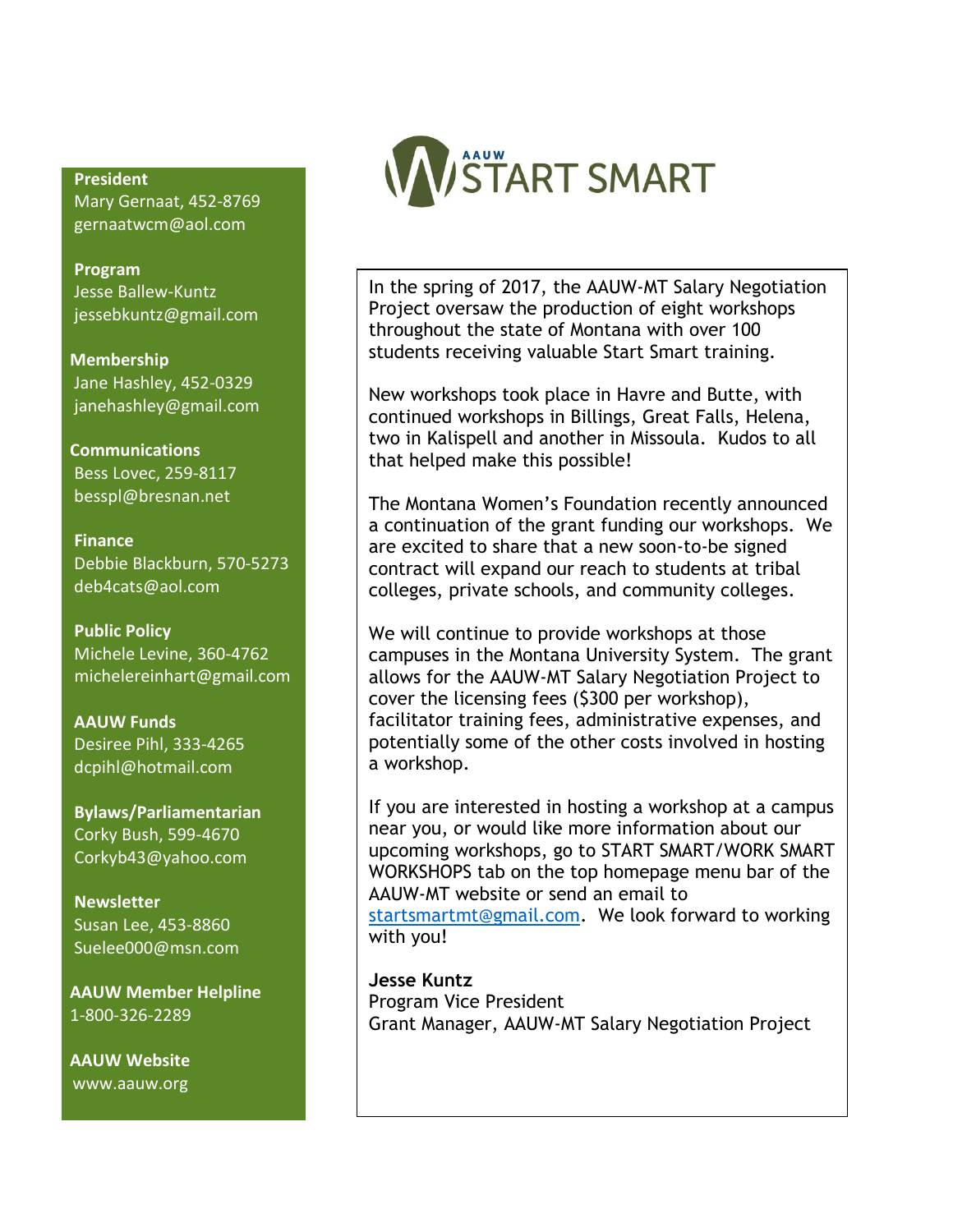# Branch News

#### **BILLINGS**

Some members of the Billings AAUW affiliate met this summer for lunch in July, and we enjoyed a speech in September by former City Administrator Tina Volek. In October, our Bites & Beverages event on cider-making attracted many new people. We recently donated to the Billings office of Girl Scouts of America and the Women and Gender Studies program at MSUB.

#### **GREAT FALLS**

Great Falls branch is in the middle of their fund raising event, the annual book sale. We have been working all summer and fall collecting books from generous local people, then getting them sorted. The first week of our sale is now over and we are heading to our half-price sale, then sack sale and final disposal of (hopefully few) left overs. It is a major undertaking but the membership seems to enjoy the hunt for the special books. The money we earn from the sale allows us to give generous scholarships to young women in the area, afterschool programs, and local libraries.

Our program committee has again found interesting people to speak at our monthly meetings.

September—Phil Drake, Political reporter for the Great Falls Tribune

October—Kevin Langkiet, Head of the Benefis Emergency **Department** 

November—Mike Rawlings, Weatherman from KRTV December—Holiday Brunch

January—Dandelion Foundation—Child Abuse Prevention February==Twila Croft, UP Academic Support Center **Director** 

March—Beth Thomas, Science Teacher at GFPS April—Sheila Rice, Tasmanian Trip May—Spring Awwards Luncheon May—New/Old Board Pot Luck

## **AAUW Membership Statistics**



## [AAUW Fellowships & Grants](https://www.aauw.org/what-we-do/educational-funding-and-awards/)

### [American Fellowships](https://www.aauw.org/what-we-do/educational-funding-and-awards/american-fellowships/)

#### Applications Due November 15

AAUW American Fellowships support women scholars who are completing dissertations, planning research leave from accredited institutions, or preparing research for publication. Applicants must be U.S. citizens or permanent residents. Candidates are evaluated on the basis of scholarly excellence; quality and originality of project design; and active commitment to helping women and girls through service in their communities, professions, or fields of research.

## Career Development Grants.

#### Applications Due December 15

Career Development Grants provide funding to women who hold a bachelor's degree and are preparing to advance or change careers or reenter the workforce. Primary consideration is given to women of color and women pursuing their first advanced degree or credentials in nontraditional field.

## [Selected Professional Fellowships](https://www.aauw.org/what-we-do/educational-funding-and-awards/selected-professions-fellowships/)

#### Applications Due January 10

Selected Professions Fellowships are awarded to women who intend to pursue a full-time course of study at accredited U.S. institutions during the fellowship year in one of the designated degree programs where women's participation traditionally has been low. Applicants must be U.S. citizens or permanent residents.

## [Community Action Grants](https://www.aauw.org/what-we-do/educational-funding-and-awards/community-action-grants/)

#### Applications Due January 15

Community Action Grants provide funds to individuals, AAUW branches, and AAUW state organizations as well as local community-based nonprofit organizations for innovative programs or non-degree research projects that promote education and equality for women and girls

**For more information on AAUW fellowships and Grants, or if you would like to join a selection panel go to the AAUW Educational Funding Page at:**

**https://www.aauw.org/what-we-do/educationalfunding-and-awards/**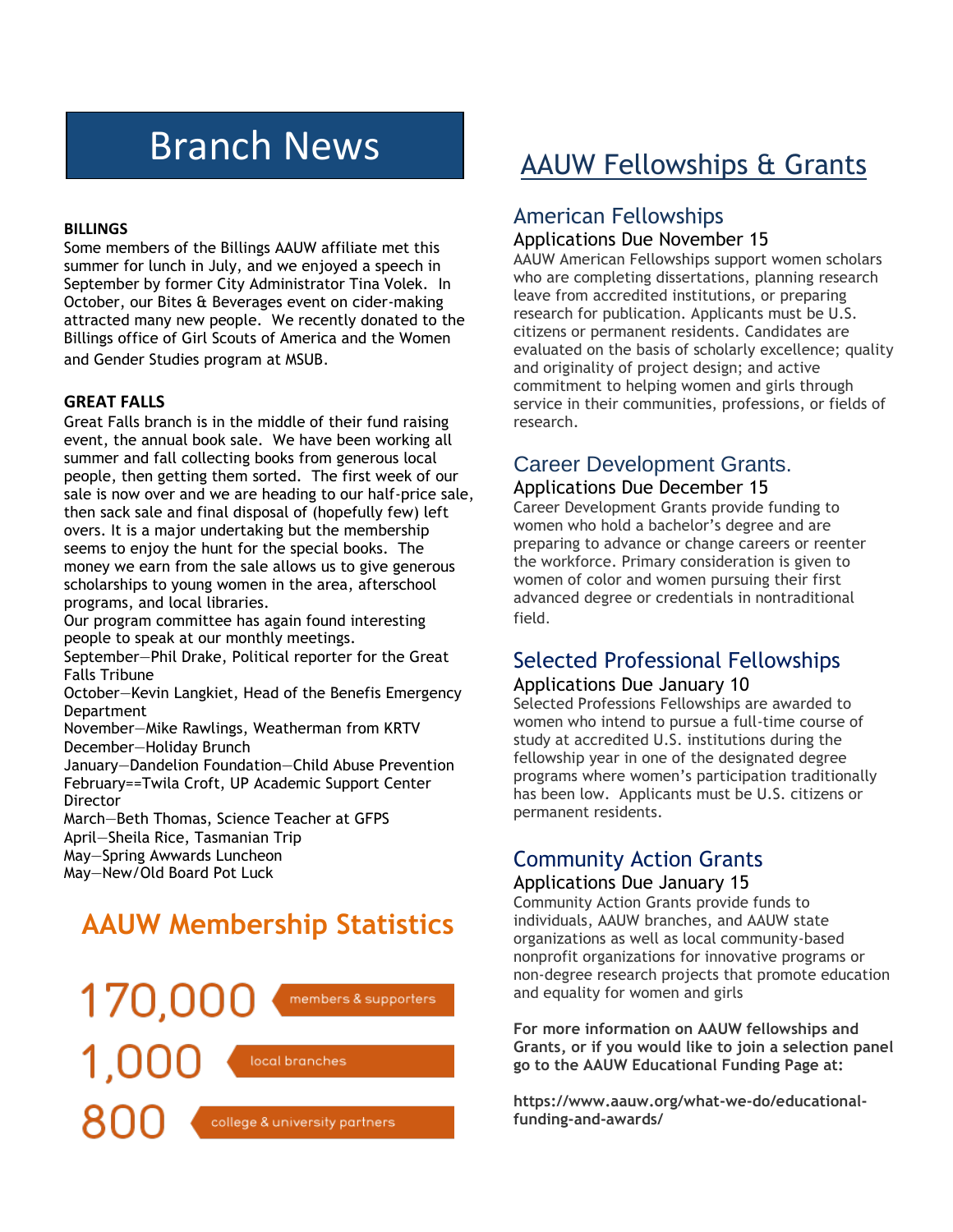# Scholarship Guidelines

The scholarship/Award's purpose must be within the scope of the Organization's purpose.

Use a blind process. Academic scholarships must be awarded on an objective and nondiscriminatory basis.

Identify a charitable class. A charitable class refers to an indefinite group of potential beneficiaries as opposed to a small group of identifiable individuals.

State the purpose of the scholarship.

Identify the selection criteria including all academic indicators, recommendations from instructors & references as well as financial need.

Use an impartial selection

Supervise the scholarship and identify reporting requirements.

Documents should be retained that contain information that demonstrates adherence to best practices in the event that your program or tax deductibility of a donor is challenged.

Documents should identify the criteria used to vet the qualifications of potential recipients and contain documentation verifying compliance with IRS regulations.

The amount of each scholarship, terms  $\alpha$  conditions of the funding and procedures for supervision of the recipient's performance and review of grantee reports must be documented.

From AAUW National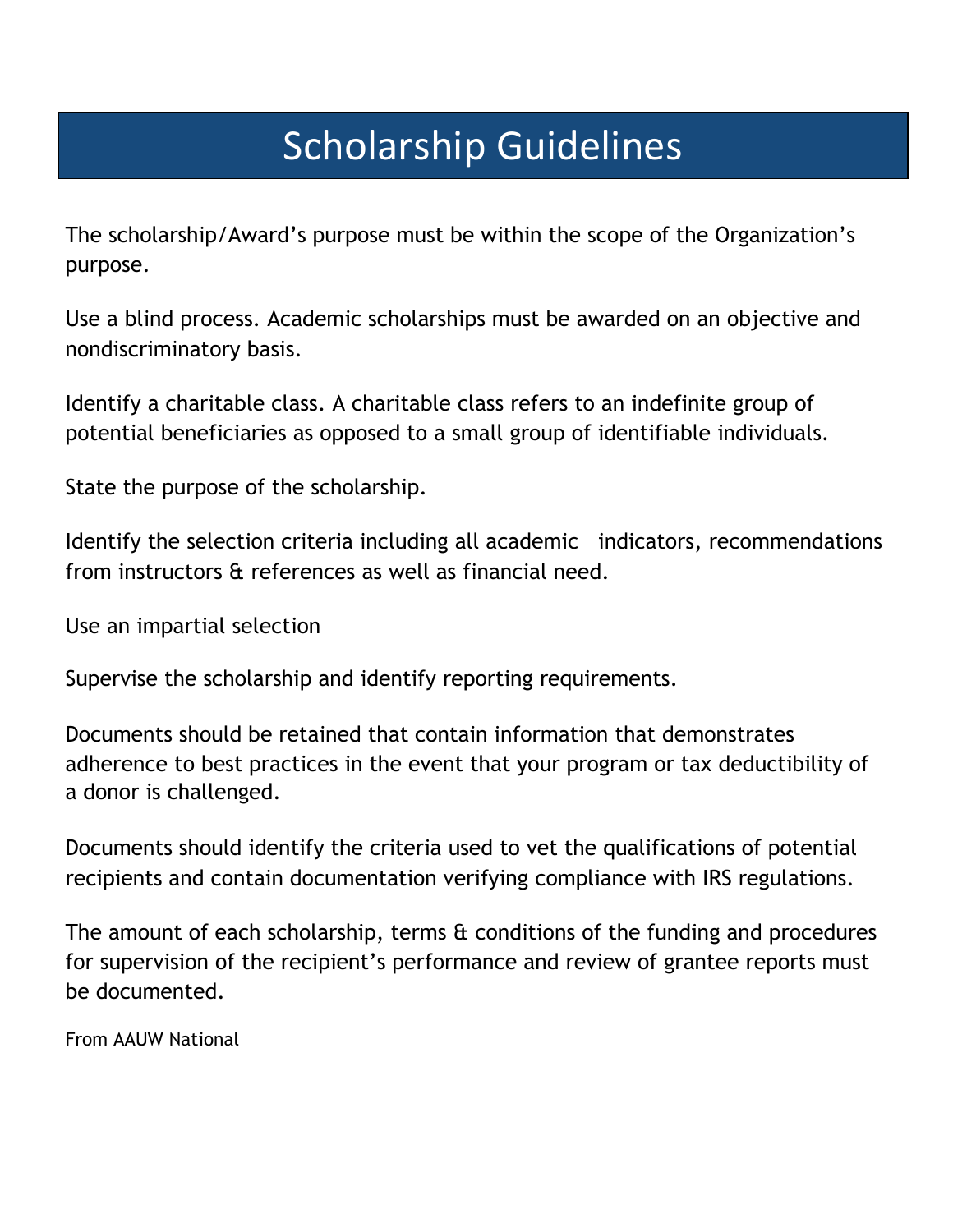## National Convention Report

The AAUW National Convention was held in Washington D.C. June 14-17. The following attended from Montana—Program Chair--Jesse Kuntz, Kalispell, Barbara Brown, Bozeman, Katy Caldwell, Great Falls, and President-- Mary Gernaat, Great Falls. Membership Chair Jane Hashley, Great Falls, was in the area visiting relative and joined us for part of the convention.

The biggest project was Lobby Day at the Capitol. We had an orientation session concerning the 2 issues we were to discuss with our legislators or their staff—Student Loan Debt and Title IX. We were given very obvious AAUW t-shirts and bussed to the Capitol. Senator Tester's aide was a young girl from Highwood MT, who was familiar with AAUW and assured us that Senator Tester would support any legislation regarding the issues.

Senator Daines aide was not familiar with AAUW and could not make any commitment about Senator Daines vote. Representative Gianforte had been elected, but was not yet in office so there was no commitment there.

We also toured the new AAUW headquarters, newly purchased and renovated. It was very nicely done.

AAUW is encouraging all branches to enroll in the [Membership Payment Program](https://www.aauw.org/resource/membership-payment-program/) (MPP). This secure online dues-processing payment plan is an easy and convenient way for members to pay their dues. Branches can complete the application in the Members Services Database. It is quick and easy.

We were introduced to our new Chief Executive Officer, Kimberly Churches. She conducted a panel of women whose lives have been positively influenced by AAUW's efforts in pay equity, Title IX and campus leadership. These women reinforce the benefits of the accomplishments of AAUW.

I appreciated the opportunity to attend this very meaningful event. It is so inspirational to see all the wonderful things AAUW accomplishes and it reinforces my desire to belong.

#### **ELECTION RESULTS**

To see the proposed Public Policy Program, Bylaws Amendments and Resolutions refer to the [Spring](http://online.qmags.com/OL0517#pg1&mode2)  [2017 Outlook.](http://online.qmags.com/OL0517#pg1&mode2)

AAUW's Public Policy Program, adopted every two years, establishes the federal action priorities on which members focus their advocacy efforts and guides the work of the national staff and state action. The entire proposed Public Policy Program passed.

Bylaw Amendments--Proposals 1 and 2 failed; Proposals 3, 4, 5, 6, and 7 passed; Proposal 8 failed.

Resolutions on Equal Rights Amendment and Human Trafficking passed.

Our new national president is Julia T. Brown from New Mexico. She will be a definite asset to AAUW.

Mary Gernaat AAUW-MT President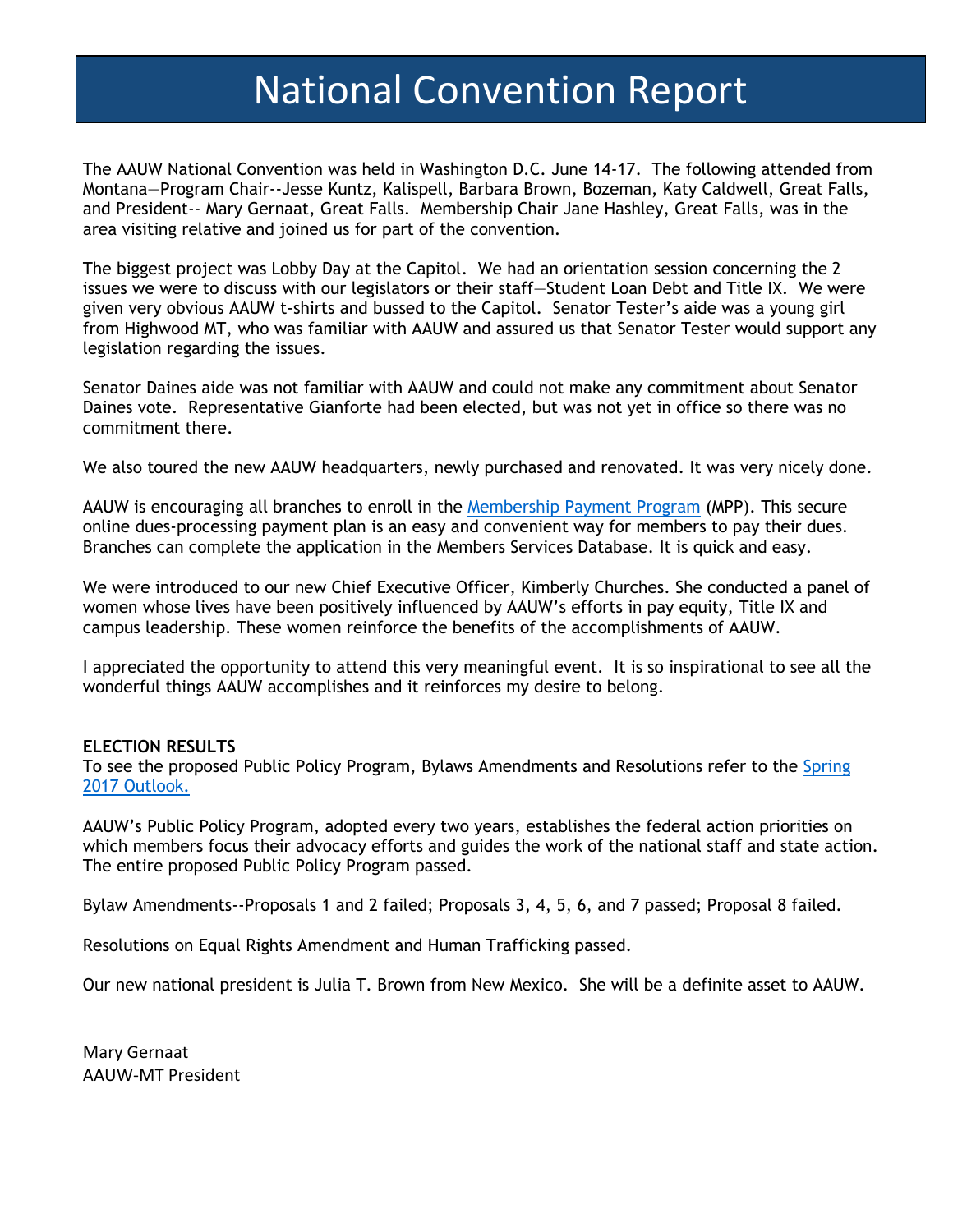### Remembering Jane Lopp



Jane Lopp was an activist who never let her medical disability (she had a rare form of muscular dystrophy) affect what she thought she could do, or where she could go even though she was confined to a wheelchair for over 35 years. Her husband Bob had always been at her side and together they made a wonderful team.

At her funeral last spring, it was apparent that she took her drive and "why not?" with her to every organization she touched. Jane was a mentor to many people and encouraged them to be more, and do more, than they thought they could be. She was an inspiration to many, many, people.

I will be forever grateful for her tutelage as a young AAUW member who didn't have much experience, and yet Jane, (and Mary Gibson) saw some leadership potential in me during the 1970's and 80's.

Her AAUW legacy has spanned over 45 years, and when she was the Montana State AAUW President in the early 1980's, she made sure that things got done. She attended many National Conventions and brought back cutting-edge ideas to the State. She was a lobbyist, on the Human Rights Commission, Flathead County Library Board/Foundation, Rotary and many other organizations. Jane was an expert networker and no matter where she was, a recruiter for AAUW membership.

She was instrumental in keeping the Kalispell Branch proactive and was the Branch President twice. She especially treasured the 40-year old Kalispell Lunch Bunch Book group that she helped co-found. Jane was a great promoter of women and girl's issues, especially those relating to sports. Jane also sponsored many well renown speakers such as, May Sarton and Carolyn Heilbrun.

Since 1989, Jane was highly respected and successful in her work as a Prudential Financial Planner. According to Mary Gibson, she took extra time to make sure that her clients received the best possible outcomes, too.

Jane approached me at the last State Convention in May 2016, and asked if I would help her with the State Nominating Committee. Naturally, I said no, since I had been out of contact with State AAUW for many years. She asked again, and then again, and I said no… well… maybe… and then finally, OK. That was classic Jane. She wouldn't take no for an answer! Little did I know that I would be accepting her challenge and in her honor, carrying on the Nominating Committee work.

Much has changed in our world in the past 30 years, and AAUW has had to change with the times. "Somehow", Jane told me, "AAUW has become less focused and without a cohesive core or sense of community". She was ready to take on another challenge and try to bring back some spark to the Montana organization. I humbly am trying to follow her wishes… but I will miss her pointed questions, her laughter, her spark and her leadership.

#### **Stacy Jovick**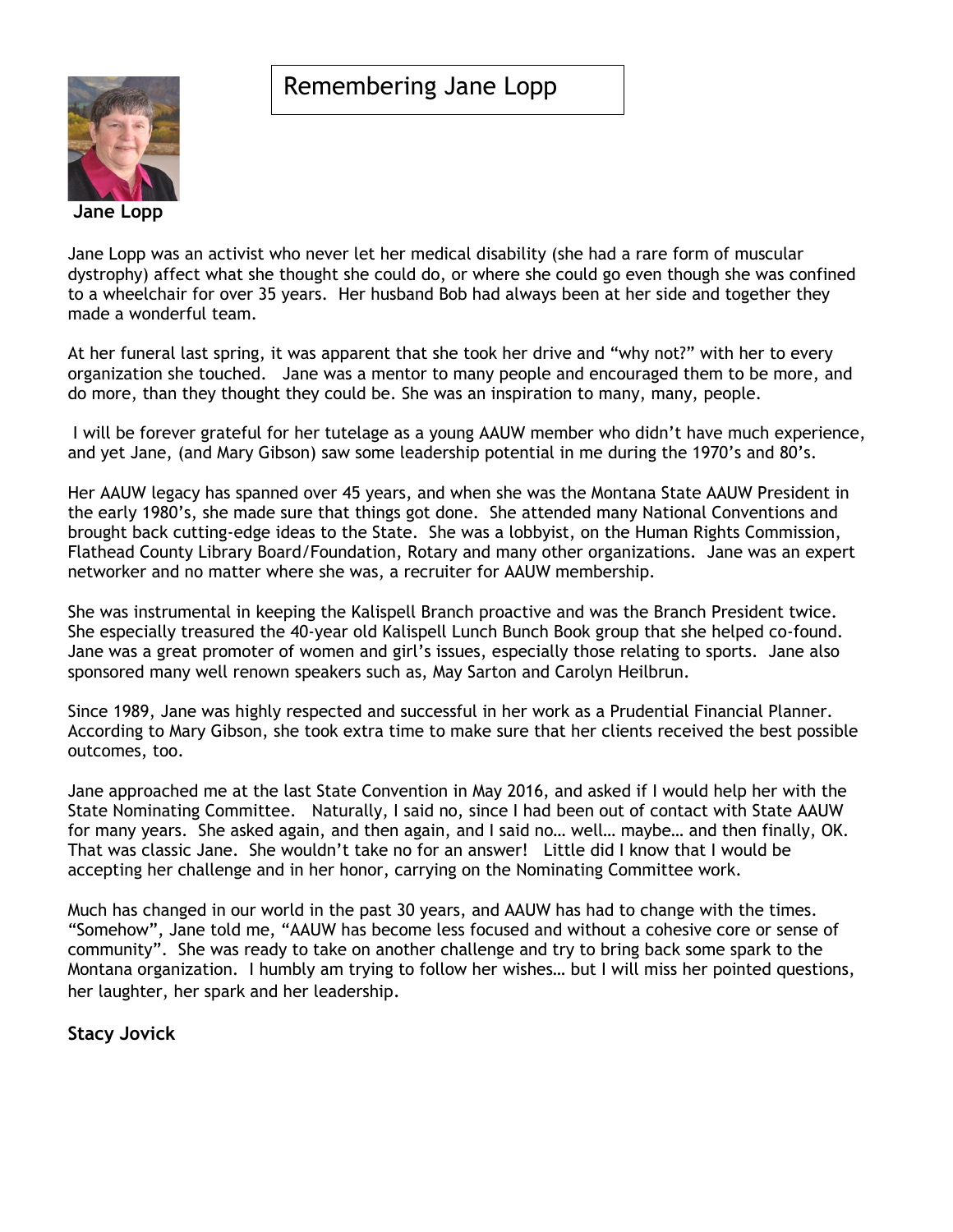## **Will You Run for a State AAUW Board Position?**

"On average, it takes a woman being asked 7 times to run for a political office", said Stacie Anderson recently at the Park Affiliate meeting in Livingston. She is the Executive Director of Carol's List for Montana, an organization dedicated to promoting strong female leadership candidates for political office. Some other problems of getting women to run is they often don't feel qualified, they have families, and jobs and don't think they have the time. For Carol's List, they also need to be progressive and a Democrat. What does it take to run for a Montana AAUW Board position?

According to Carol's List, it takes asking potential officers 7 times if they will run!

#### **WILL YOU RUN FOR A STATE BOARD POSITION?**

**Finance:** Do you like working with numbers, have at least two years' experience as an Affiliate Finance chair, are detailed oriented and have a solid understanding of QuickBooks?

#### **WILL YOU RUN FOR A STATE BOARD POSITION?**

**Communications** (Secretary): Are you capable of recording the minutes of meetings, able to mail/email out mailings in a timely fashion to all designated people? Are you interested in passing on your enthusiasm to others?

#### **WILL YOU RUN FOR A STATE BOARD POSITION?**

**Membership Vice-President:** Do you like sharing the benefit of being a member of AAUW? Are you a good record keeper, do you like to share ideas on how to promote and retain members?

#### **WILL YOU RUN FOR A STATE BOARD POSITION?**

**Program Vice-President:** Are you interested in providing quality programs that promote AAUW issues and topics? Do you like to coordinate workshops that will inspire members to take ideas back to their own Affiliates and implement? Are you a planner and organizer?

#### **WILL YOU RUN FOR A STATE BOARD POSITION?**

**President:** Do you like to set goals and work with people to accomplish those goals? Are you organized and have a passion for bringing the State AAUW board together as the leaders of the Community Affiliates? Is your glass half-full? Do have consensus building skills from your work/volunteer experiences? Have you been an AAUW Affiliate officer?

#### **WILL YOU RUN FOR PRESIDENT OF THE MONTANA STATE BOARD?**

Do you have two years to devote to strengthening AAUW in Montana? Will you listen to the members, inspire confidence, accept challenges, and represent AAUW to other organizations? Are you interested in learning how each Montana Affiliate is the same yet different as you travel around the state during the two-year term?

#### **WILL YOU RUN FOR PRESIDENT OF THE MONTANA STATE BOARD?**

The slate of Officers for the 2018-2020 term is in the process of being compiled for the State Convention in May of 2018. Mary Gernaat has graciously served as President for 6 years, which goes above and beyond what most people would do.

We need, as Montana AAUW members, to step up and get involved at the State level. We need to be willing to help each other make AAUW stronger.

So, now that you have been asked 7 times if you will run for a State Board Office by your Community Affiliate President or the Nominating Committee, please be ready with your answer, "YES, I WILL." You can also call the Nominating Chair, **Stacy Jovick** at 406-223-0200, and indicate which office inspires you to action.